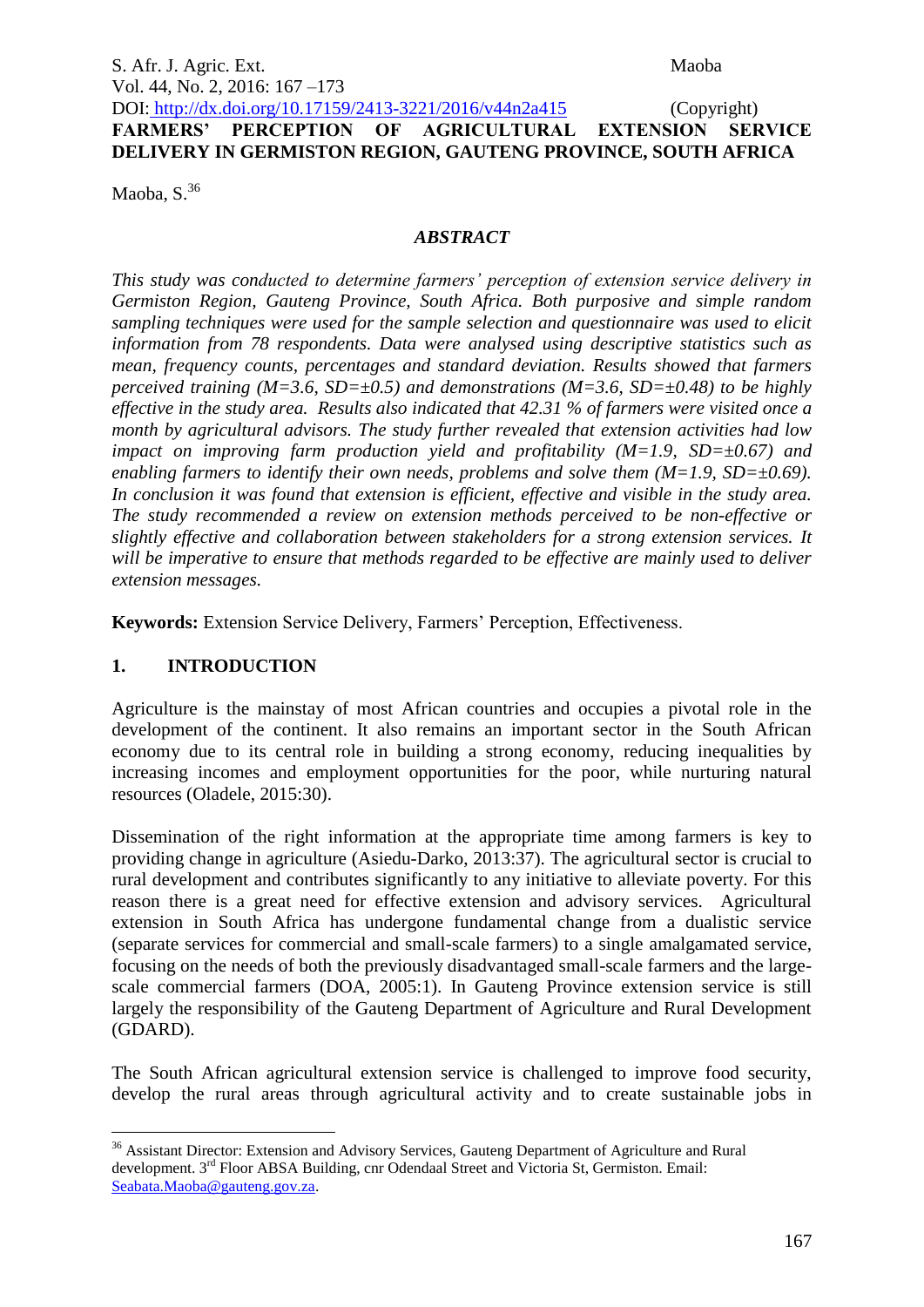#### S. Afr. J. Agric. Ext. Maoba Vol. 44, No. 2, 2016: 167 –173 DOI: http://dx.doi.org/10.17159/2413-3221/2016/v44n2a415 (Copyright)

agriculture. This is essentially promoted through the transfer of information and technologies to farmers in order to increase sustainable agriculture (Van Niekerk, Stroebel, Van Rooyen, Whitfield & Swanepoel, 2011:57). The crucial role of agricultural extension in the social and economic development of the nation cannot be over-emphasized (Anaeto, Asiabaka, Nnadi, Ajaero, Aja, Ugwoke, Ukpongson & Onweagba, 2012:180).

Agricultural extension service is one of the main instruments used by Provincial Department of Agriculture to achieve its agricultural developmental goals. The goals could be achieved through provision of appropriate agricultural information and knowledge to enable and capacitate land users and farmers towards improved, sustainable and economic development (Zwane, Groenewald & Van Niekerk, 2014:49). This explains why agricultural extension remains one of the strategies for rural development throughout the world, assist farmers to determine their own problems, help them find desirable solutions and encourage them to take action (Anaeto et al., 2012:182).

Extension services can be organized and delivered in a variety of forms, but their ultimate aim is to increase farmers' productivity and income (Kassem, 2014:93). However, farmers are often blamed for poor adoption of extension services and success or failure is based on the level of adoption without considering the effectiveness of extension delivery mechanisms. According to Ajala, Ogunjimi, & Farinde (2013:72) there are numerous problems facing the agricultural extension service such as high level of illiteracy among farmers which sometimes make it difficult for them to comprehend all the ideas being communicated to them. Even after communicating the ideas, some of the farmers cannot subsequently translate the ideas to practice. In the same vein, most of the farmers are conservative and are not ready to accept any positive changes. In Gauteng Province agricultural extension officials have being criticized by some famers for not being visible, effective and efficient when doing their job. It is against this background that this study was carried out to determine farmers' perception on agricultural extension services delivery in Germiston, Gauteng Province, South Africa.

# **2. OBJECTIVE OF THE STUDY**

The main objective of the study was to determine farmers' perception of agricultural extension service delivery in Germiston Region of Gauteng Province, South Africa. The specific objectives were to:

- 2.1 Determine farmers' perception of effectiveness of extension methods.
- 2.2 Determine farmers' perception of impact of extension activities on their livelihood.

## **3. METHODOLOGY**

The study was conducted in Germiston Region, Gauteng Province, South Africa. Germiston Region is constituted by the Ekurhuleni Metropolitan Municipality and Sedibeng District Municipality.

Both purposive and simple random sampling methods were used to interview only smallholder farmers who participate in agricultural extension activities in Germiston region, Gauteng Province. A questionnaire was designed to elicit information on farmers' perception of extension service delivery. This questionnaire was administered to 78 smallholder farmers (respondents) during focus group sessions to obtain primary data for the study.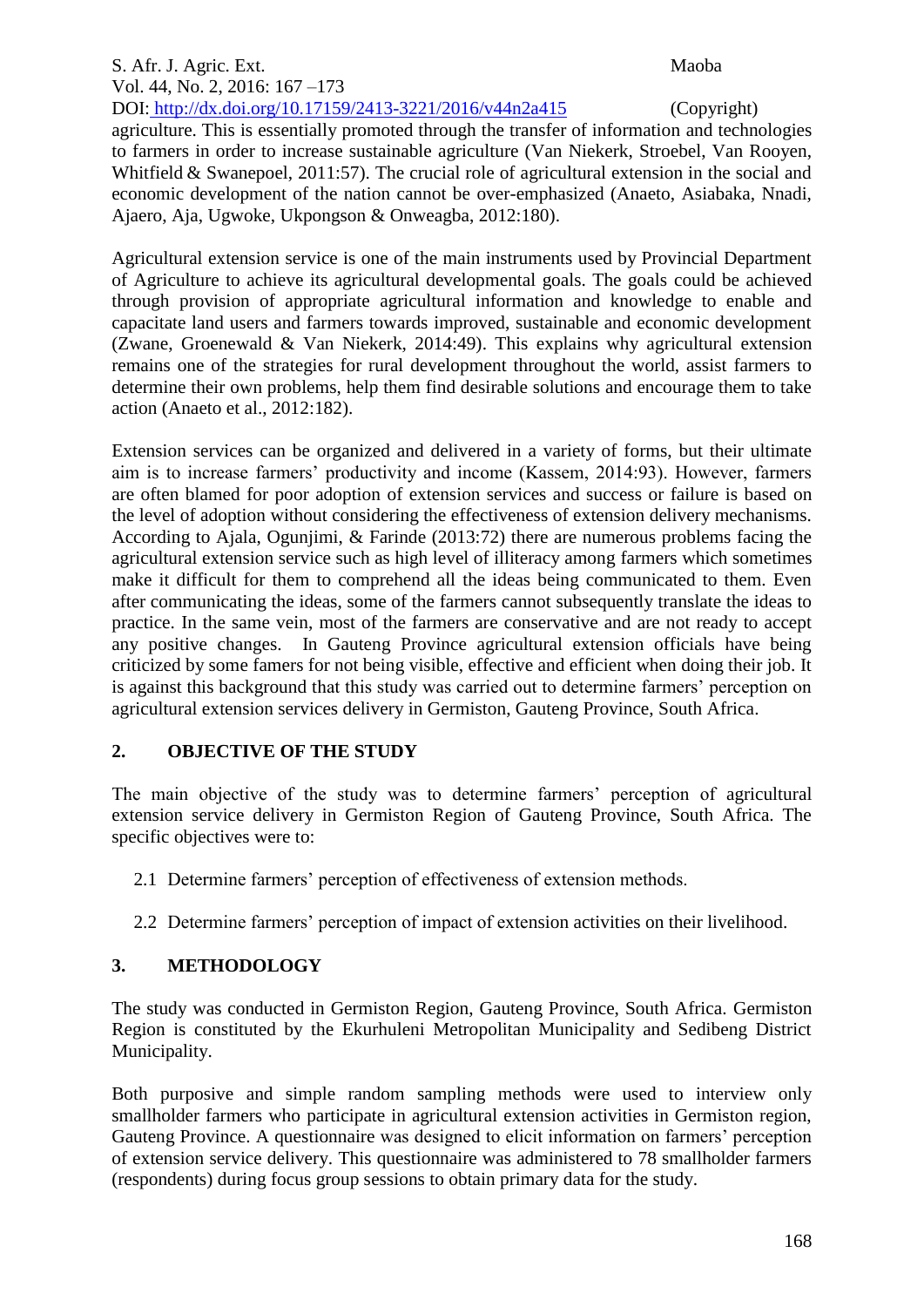A 4 and 3 point Likert-type scale method and mean score were used to determine farmers' perception of effectiveness of extension methods and impact of extension activities on their livelihood, respectively. For a given extension method the mean was computed by taking the sum of the products between the number of responses and grade point and then divided by the total number of responses. Extension methods with mean value less than 2.5 were regarded to be either slightly or not effective while those with mean value equal to or more than 2.5 were considered to be effective or very effective. In order to determine the impact of extension activities the mean value less than 2 were regarded to be having no impact while those with mean value equal or more than 2 were considered to be having an impact. Data were sorted, coded then analysed using descriptive statistics such as of means, frequency counts, percentages and standard deviation.

## **4. RESULTS AND DISCUSSIONS**

## **4.1 Perception of respondents on effectiveness of extension methods**

The findings on farmers' perception on effectiveness of extension methods are as shown in Table 1. The results revealed that out of ten (10) extension methods, only two (2) methods were perceived to be highly effective by farmers in the study area which were training and demonstrations with a mean value of 3.6 (SD= $\pm$ 0.50 and SD= $\pm$ 0.48). While, study groups  $(M=3.1, SD= \pm 0.79)$ , farmers days  $(M=3.0, SD= \pm 1.12)$ , individual farm visits  $(M=2.8,$  $SD=\pm 0.92$ ) and on-farm trials and research  $(M=2.5, SD=\pm 0.98)$  were perceived to be effective. The study further revealed that the following extension methods were perceived to be slightly effective by farmers, workshops  $(M=2.1, SD=±1.05)$ , print materials  $(M=2.1,$ SD= $\pm$ 1.02) and office calls (M=1.9, SD= $\pm$ 0.98). While, telephone calls (M=1.5, SD=0.73) perceived to be not effective by famers in the study area. The implications of the findings are that most of extension methods used by agricultural advisors in Germiston region are effective. It will be imperative to ensure that methods regarded to be effective are mainly used to deliver extension messages. Officials should be encouraged to do away or minimise the application of extension methods perceived to be slightly or not effective. Continuation with such methods may results in non-participation of farmers to extension activities since it has been considered to be non-effective. According to Aphunu & Otoikhian (2008:167) there is the need for regular training for extension agents so that reasonable knowledge and experience in adult learning principles could be acquired to enhance their effectiveness.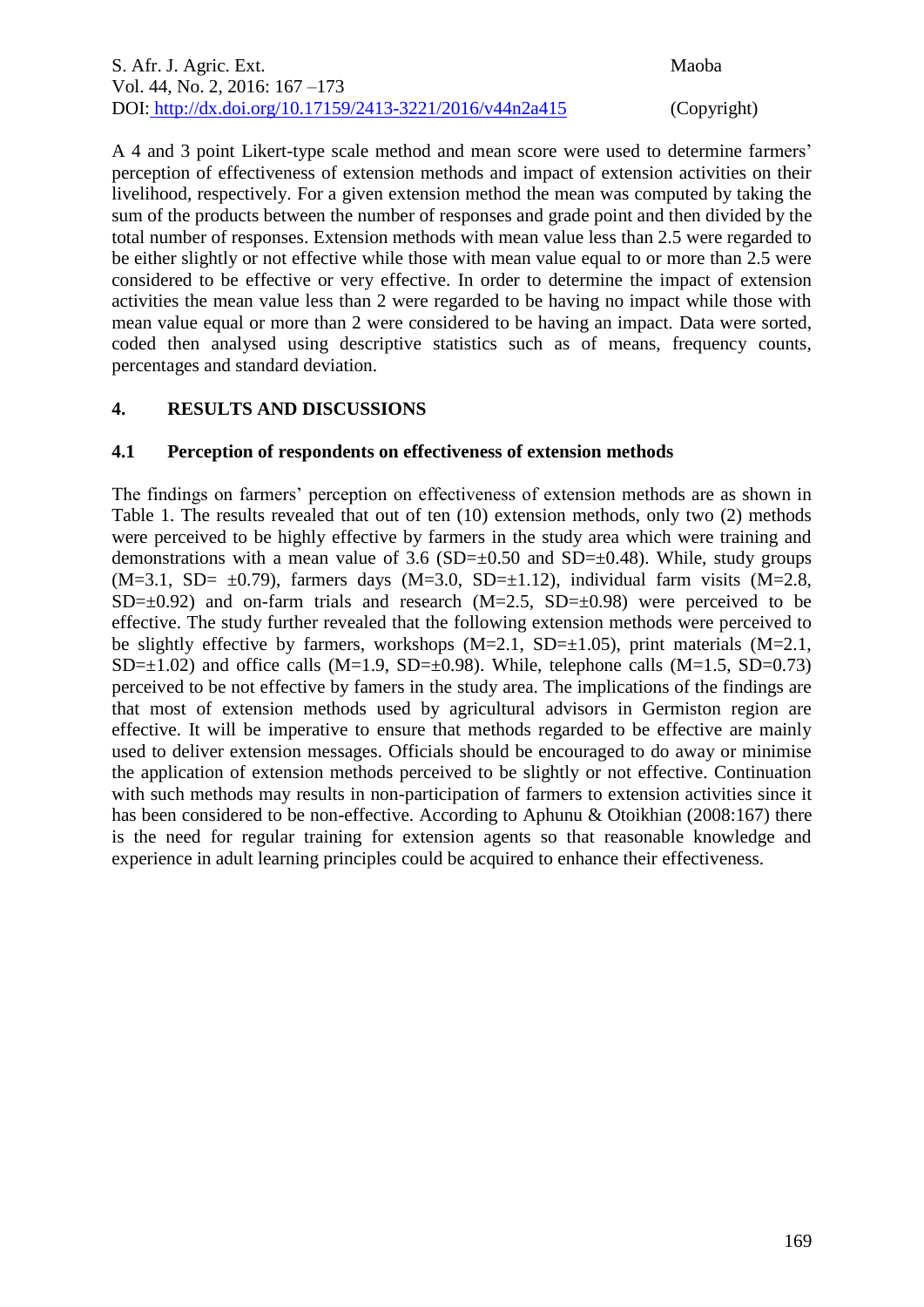|  |  |  |  | <b>Table 1:</b> Perception of respondents on effectiveness of extension methods $(N=78)$ |  |
|--|--|--|--|------------------------------------------------------------------------------------------|--|
|  |  |  |  |                                                                                          |  |

| Methods                           | 1:Not      | $2:$ Slightly | 3: Effective | 4: Highly    | Mean     | <b>SD</b> | Ranking          |
|-----------------------------------|------------|---------------|--------------|--------------|----------|-----------|------------------|
|                                   | effective  | effective     |              | effective    |          |           |                  |
| Training                          |            |               | 34 [43.59]   | 44 [56.41]   | $3.6***$ | 0.50      | 1 <sup>st</sup>  |
| Demonstrations                    |            |               | 28 [35.90]   | 50 [64.10]   | $3.6***$ | 0.48      | $1^{\rm st}$     |
| Study groups                      |            | 20 [25.64]    | 28 [35.90]   | 30 [38.46]   | $3.1**$  | 0.79      | 3 <sup>rd</sup>  |
| Farmers days                      | 12[15.38]  | $11$ [14.10]  | 18 [23.08]   | 37 [47.44]   | $3.0**$  | 1.12      | 4 <sup>th</sup>  |
| Individual Farm<br>visit          | 9[11.54]   | 14 [17.95]    | 37 [47.43]   | 18 [23.08]   | $2.8**$  | 0.92      | $5^{\text{th}}$  |
| trails<br>On-farm<br>and research | 14 [17.95] | 21 [26.92]    | 30 [38.46]   | 13 [16.67]   | $2.5**$  | 0.98      | 6 <sup>th</sup>  |
| Workshops                         | 30 [38.46] | 23 [29.49]    | 15 [19.23]   | 10 [12.82]   | $2.1*$   | 1.05      | 7 <sup>th</sup>  |
| <b>Print Materials</b>            | 27 [34.62] | 30 [38.46]    | 10 [12.82]   | $11$ [14.10] | $2.1*$   | 1.02      | 7 <sup>th</sup>  |
| Office calls                      | 37 [47.43] | 20 [25.64]    | 15 [19.23]   | 6 [7.70]     | $1.9*$   | 0.98      | 9 <sup>th</sup>  |
| Telephone calls                   | 53[67.95]  | 14 [17.95]    | $11$ [14.10] |              | $1.5*$   | 0.73      | $10^{\text{th}}$ |

Source: Field Survey 2016, \*Slightly effective; \*\*Effective, \*\*\*Highly effective

## **4.2 Frequency of farm visit by agricultural advisors**

Results in Table 2, indicates that only 24.36 % of farmers are visited very often (fortnightly), 42.31 % are visited once a month and 33.33 % of farmers in the study area are visited occasionally. However, irregular farm visits can lead to farmers complain about invisibility of agricultural advisors and that could impact negatively on extension activities. It is important for agricultural advisors to visit farmers often. Provision of transportation as a working tool is crucial in order for that to be realised. However, visits should be meaningful and have a purpose in order to have a positive impact to the farming community. Although, the study is in agreement with the findings of Aphunu & Otoikhian (2008:167) that majority of the farmers have contact with extension agents on a monthly basis. However, more attention is needed to reduce the current percentages of 33.33% of irregular visit, since that would translate to high percentages of farmers reached on a monthly basis.

| <b>VISIT</b>                      | Frequency | Percentage |
|-----------------------------------|-----------|------------|
| Very often (fortnightly)          | 19        | 24.36      |
| Often (once a month)              | 33        | 42.31      |
| Occasionally ( <i>irregular</i> ) | 26        | 33.33      |

**Table 2:** Frequency of farm visit  $(N=78)$ 

Source: Field Survey 2016

## **4.3 Impact of extension service delivery**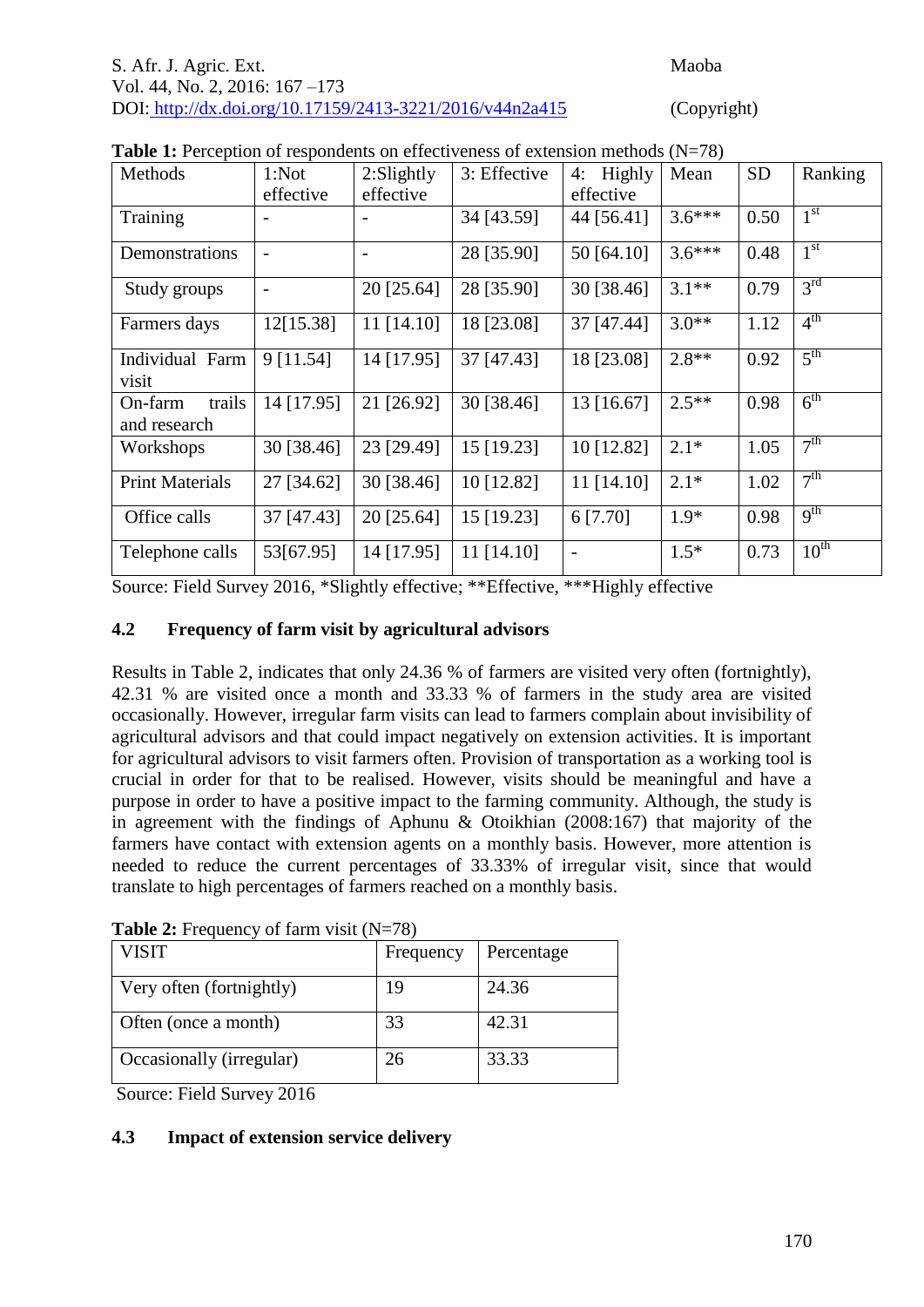#### S. Afr. J. Agric. Ext. Maoba Vol. 44, No. 2, 2016: 167 –173 DOI: http://dx.doi.org/10.17159/2413-3221/2016/v44n2a415 (Copyright)

The results on farmers' perception of impact of extension activities are as shown in Table 3. The study revealed that extension activities had low impact on improving farm production yield or output and profitability ( $M=1.9$ ,  $SD=\pm 0.67$ ) and also on enabling farmers to identify their own needs, problems and solve them  $(M=1.9, SD=\pm 0.69)$ . This could be attributed to a top down approach. It is critical that agricultural advisors work together with farmers in planning production activities and other farm management aspects. The approach will equip farmers to be able to identify and address challenges they may encounter in farming endeavors. Sinkaiye (2005) reported that the role of agricultural extension involves building capacity of farmers and help them make informed decisions. However, the effectiveness of extension service is highly dependent on the ability of competent extension workers to transfer information to the farmer (AL-Sharafat, Altarawneh & Altahat, 2012:195). Furthermore, the study found that extension activities have high impact on management practices (M=2.5, SD= $\pm$ 0.64), rate of adoption of new technology (M=2.3, SD= $\pm$ 0.60) and level of understanding on marketing issues  $(M=2.0, SD=\pm 0.72)$ . These findings confirm the effectiveness of extension methods, commitments of farmers in the study area and dismiss the notion that agricultural extension in Germiston region is not effective. However, it is imperative to note that a lot of work is still needed to be done to improve the level of impact on some indicators. Strong or effective agricultural extension can contributes significantly towards an improved or high yield and that can leads to sustainable agriculture which will attributes to food security, poverty alleviation and job creation. While weak agricultural extension can result in low or poor yield, leading to vulnerability, that can cause economic depression i.e. food insecurity, job losses and poverty (Figure1). According to Sallam (1994) the role of extension is very important to support sustainable agriculture which is moving from production to a wider set of sustainability. Hence it's imperative to have strong agricultural extension service delivery. That would lead towards increase participation of farmers and restore confidences in extension activities. Since, the success of an extension programme largely depends on the roles played by farmers in the programme (Wasihun, Kwarteng & Okorley, 2014:80).

| <b>IMPACT</b>                 | 1:N <sub>0</sub> | 2: Low   | 3:high    | <b>Mean</b> | <b>SD</b> | <b>Ranking</b>  |
|-------------------------------|------------------|----------|-----------|-------------|-----------|-----------------|
|                               | impact           | impact   | impact    |             |           |                 |
| Improved your farm            | 21[26.92]        | 43[55.1  | 14[17.95] | $1.9*$      | 0.67      | 4 <sup>th</sup> |
| production yield and          |                  | 3]       |           |             |           |                 |
| profitability                 |                  |          |           |             |           |                 |
| Your management               | 6[7.69]          | 24[30.7  | 48[61.54] | $2.5**$     | 0.64      | $1^{\rm st}$    |
| practices has improved        |                  | 71       |           |             |           |                 |
| Your rate of adoption of      | 5[6.41]          | 40[51.2] | 33[42.31] | $2.3**$     | 0.60      | 2 <sup>nd</sup> |
| new technology has            |                  | 81       |           |             |           |                 |
| increased                     |                  |          |           |             |           |                 |
| Able to identify your own     | 20[25.64]        | 41[52.5  | 17[21.80] | $1.9*$      | 0.69      | 4 <sup>th</sup> |
| needs, problems and solve     |                  | 6        |           |             |           |                 |
| them                          |                  |          |           |             |           |                 |
| <b>Effectively</b> understand | 18[23.08]        | 38[48.7  | 22[28.20] | $2.0**$     | 0.72      | 3 <sup>rd</sup> |
| marketing issues              |                  | 2]       |           |             |           |                 |

**Table 3:** Perception of respondents on impact of extension service delivery (N=78)

Source: Field Survey 2016, \*Low impact, \*\*High impact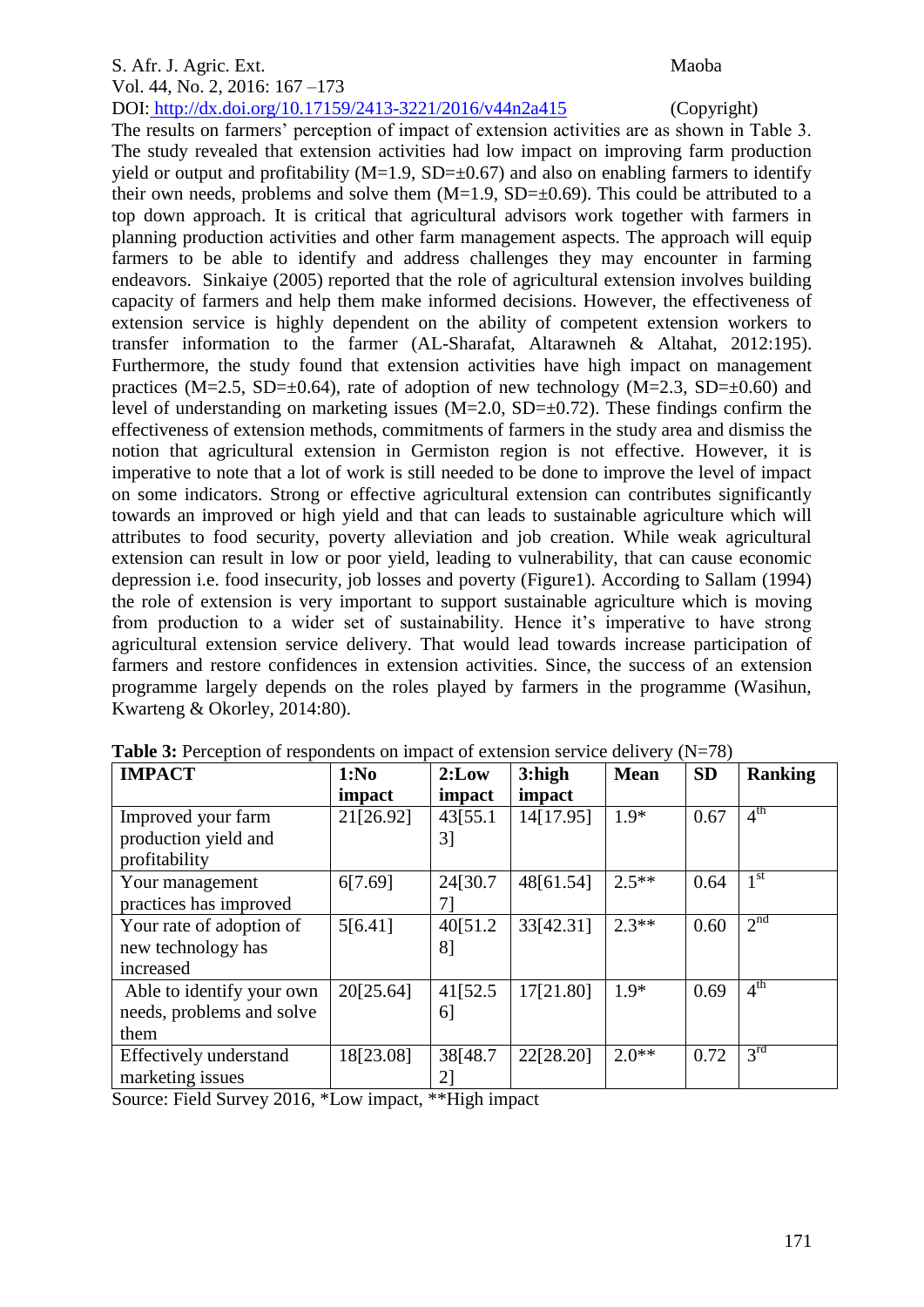S. Afr. J. Agric. Ext. Maoba Vol. 44, No. 2, 2016: 167 –173 DOI: http://dx.doi.org/10.17159/2413-3221/2016/v44n2a415 (Copyright)



**Figue1:** Agricultural extension impact pathway (developed by the author)

# **5. CONCLUSION AND RECOMMENDATIONS**

The results of the study indicated that applications of some of the extension methods are perceived to be effective by farmers in the study area and have impact. Regular farm visit is crucial for dissemination of extension massages and should be encouraged. However, visits should be meaningful and have a purpose in order to have a positive impact. In order, for agricultural extension to impact on the livelihood of farmers and farming community at large, there is a need for a strong agricultural extension and that can be achieved if all stakeholders work and plan together. The study dismisses the notion that extension in Germiston Region is inefficient, ineffective and invisible. Although, a review on extension methods perceived to be non-effective or slightly effective is needed, that could be attributing to the sentiments of the farmers that extension is weak. It will be imperative to ensure that methods regarded to be effective are mainly used to deliver extension messages.

## **REFERENCES**

- AJALA, A. O., OGUNJIMI, S. I. & FARINDE, A. J. 2013. Assessment of extension service delivery on improved Cassava technologies among Cassava farmers in Osun State, Nigeria. *Int. J. Appl. Agr. and Apicult. Res. 9 (1&2): 71-80*.
- AL-SHARAFAT, A., ALTARAWNEH, M. & ALTAHAT, E. 2012. Effectiveness of agricultural extension activities. *Am. J. Agri. & Biol. Sci., 7 (2): 194-200.*
- ANAETO, F. C., ASIABAKA, C. C., NNADI,F.N., AJAERO, J. O., AJA, O. O., UGWOKE, F. O., UKPONGSON, M. U. & ONWEAGBA, A. E. 2012. The role of extension officers and extension services in the development of agriculture in Nigeria. *J. Agric. Res. 1(6):180-185*